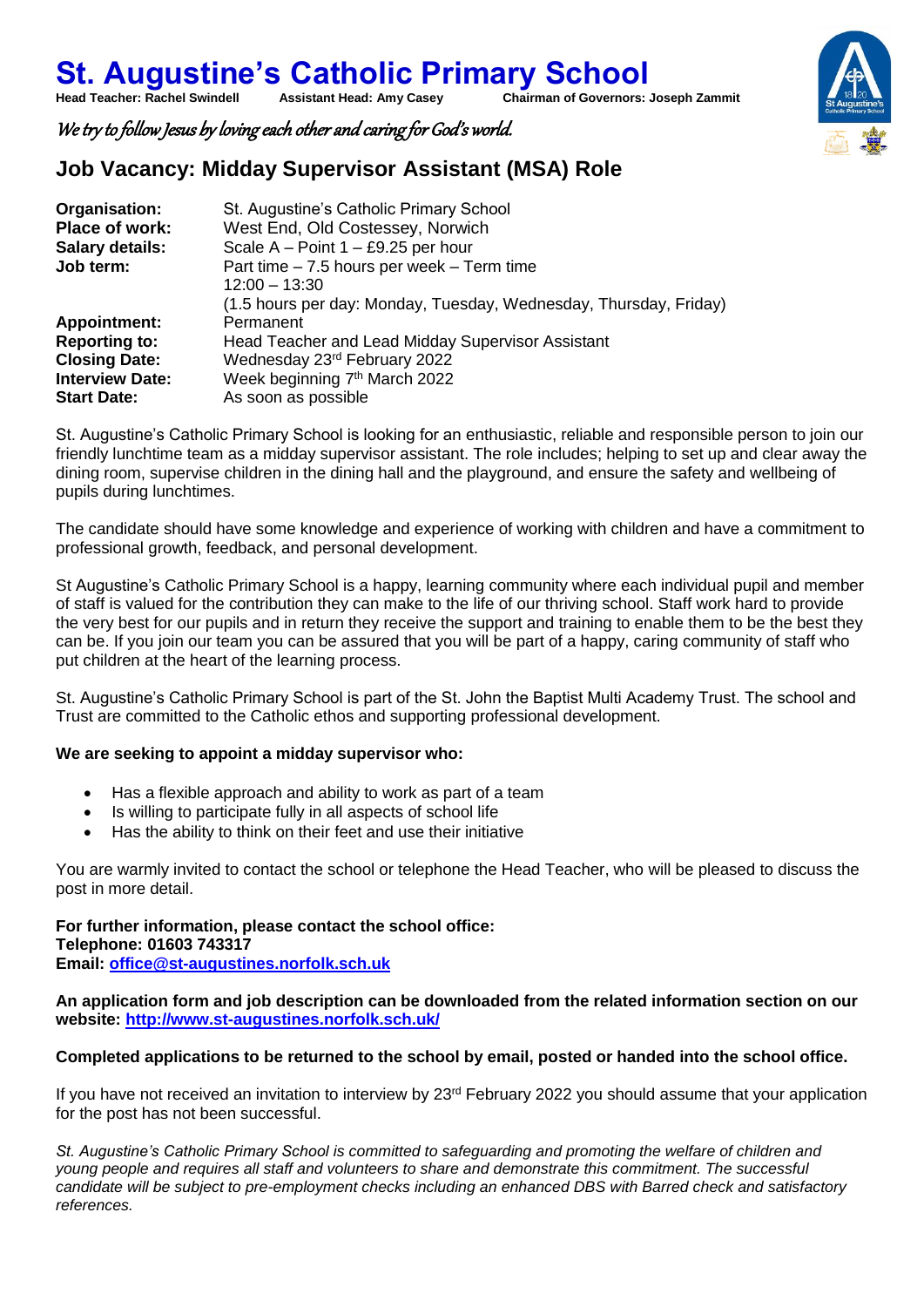We try to follow Jesus by loving each other and caring for God's world.

# **JOB DESCRIPTION ~ MIDDAY SUPERVISORY ASSISTANT**

| <b>Salary details:</b><br>Job term: | Scale A – Point $1 - £9.25$ per hour<br>Part time $-7.5$ hours per week $-$ Term time<br>$12:00 - 13:30$<br>(1.5 hours per day: Monday, Tuesday, Wednesday, Thursday, Friday) |
|-------------------------------------|-------------------------------------------------------------------------------------------------------------------------------------------------------------------------------|
| Appointment:                        | Permanent                                                                                                                                                                     |
| <b>Reporting to:</b>                | Head Teacher and Lead Midday Supervisor Assistant                                                                                                                             |

### **Main purpose**

#### **The Midday Supervisor will:**

- To ensure the health and safety of children at lunchtimes under the direction of the appropriate person as identified by the school.
- To be responsible for promoting and safeguarding the welfare of children and young people within the school.

## **Duties and responsibilities**

- To supervise the children at all times during lunchtime on the school premises.
- Ensure that the children are behaving appropriately in line with the schools behaviour policy at all times including the dining room, playground and during wet lunch times.
- To engage with the children and ensure that they are active in purposeful and co-operative behaviour throughout the lunchtime period.
- In the event of any spillage inform the appropriate person and take necessary action immediately to avoid possible accidents.
- To follow the schools policy and procedures on child protection.
- To take reasonable precautions whilst in charge of the children to see that they do nothing that is likely to injure themselves or others.
- In the event of any injuries or sickness making sure they are dealt with according to the school's policy.
- To engage with the children and ensure that they are active in purposeful, positive and co-operative behaviour throughout the lunchtime period.
- To challenge and report any stranger on site.
- Inform the appropriate member of staff in regard to behaviour at lunchtimes this includes positive and negative behaviours.
- Keep the appropriate person informed of any information that may relate to a child's health and safety.
- To take reasonable precautions whilst in charge of the children to see that they do nothing that is likely to injure themselves or others.
- In the event of any injuries deal immediately with the situation referring to the appropriate person and following the school's policy and procedure.
- Ensure that you are a strong, positive role model for the children and other staff.
- To undertake broadly similar duties commensurate with the level of the post.
- To adhere to all the school's policies.
- Actively participate in any appropriate training when required.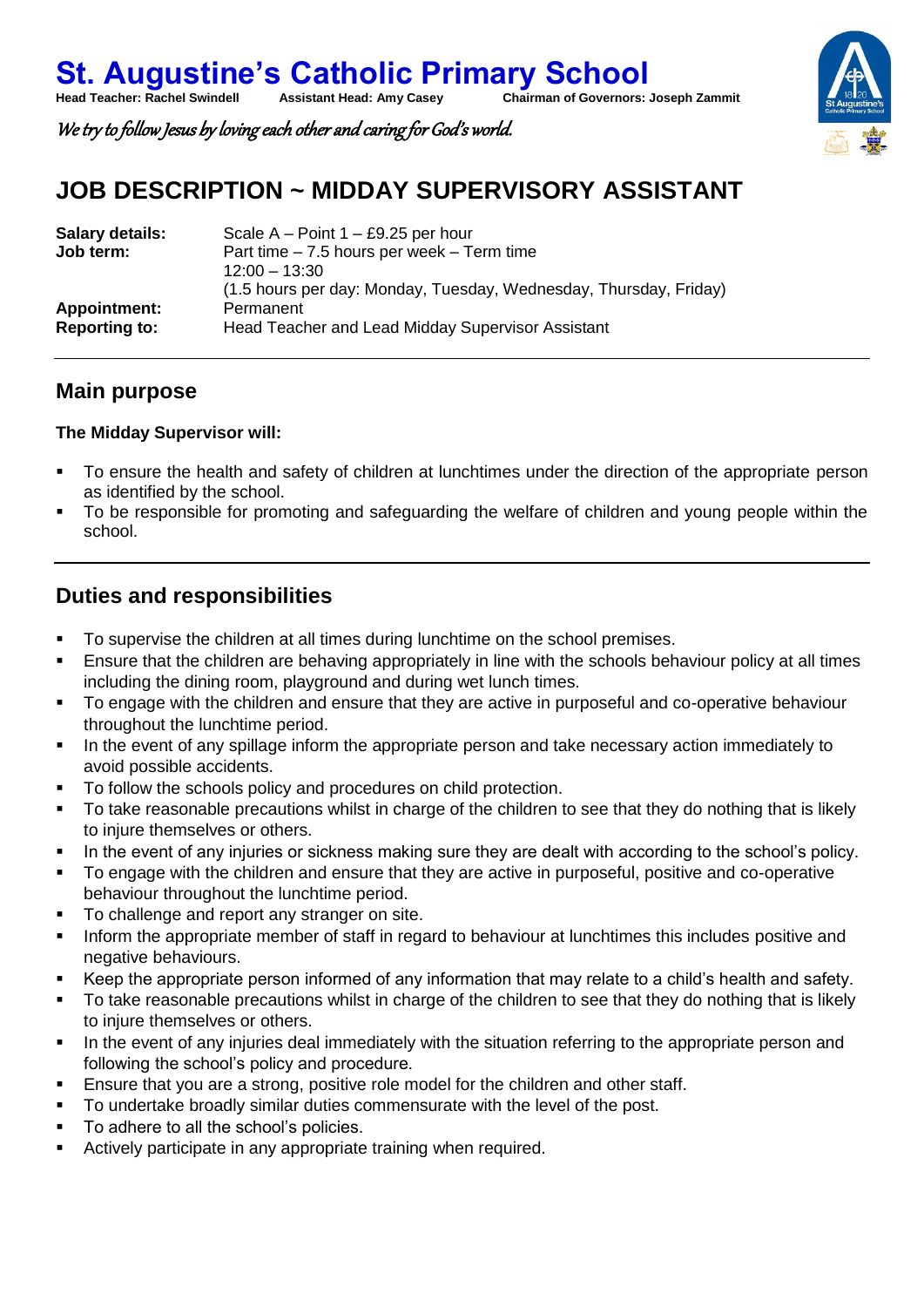### **St. Augustine's Catholic Primary School**<br>Head Teacher: Rachel Swindell Assistant Head: Amy Casey Chairman of Governors: **Chairman of Governors: Joseph Zammit**

#### We try to follow Jesus by loving each other and caring for God's world.

#### **Health and safety**

- Promote the safety and wellbeing of pupils, and help to safeguard pupils' well-being by following the requirements of Keeping Children Safe in Education and our school's child protection policy
- **Look after children who are upset or have had accidents**
- Add any other duties of particular relevance to your school and the role.

#### **Personal and professional conduct**

- Uphold public trust in the education profession and maintain high standards of ethics and behaviour, within and outside school
- Have proper and professional regard for the ethos, policies and practices of the school, and maintain high standards of attendance and punctuality
- Demonstrate positive attitudes, values and behaviours to develop and sustain effective relationships with the school community
- Respect individual differences and cultural diversity
- Add any other duties of particular relevance to your school and the role.